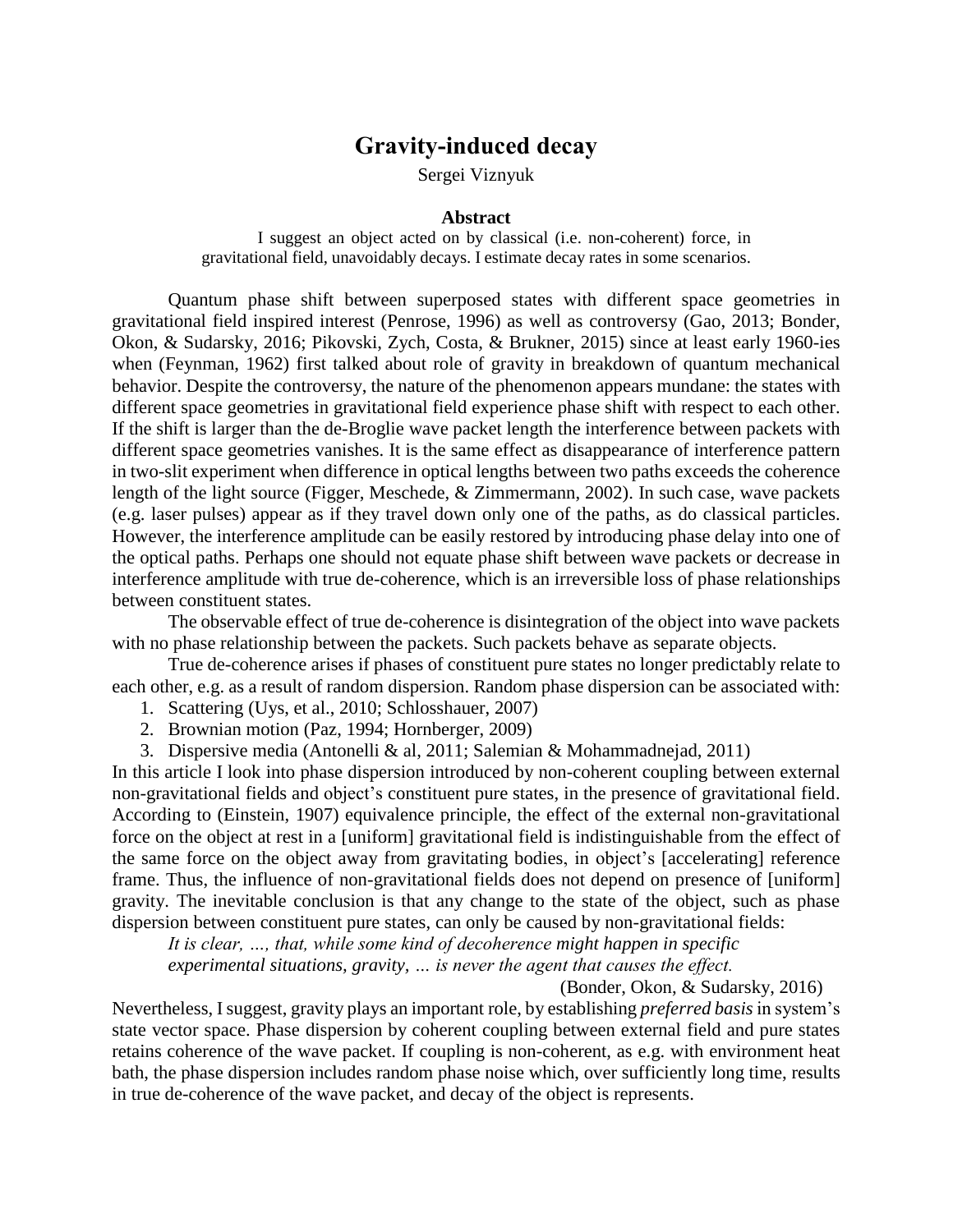To demonstrate the principal feature, consider the object is in a stable state  $\Psi$  if no external fields. If object is free-falling in a gravitational field, with respect to lab frame the state Ψ is a superposition of eigenstates  $f_k$  of Hamiltonian  $H$  with field, i.e. in the *preferred basis*:

$$
|\Psi\rangle = \sum_{k} |f_{k}\rangle\langle f_{k}|\Psi\rangle
$$
 (1)

Thus in a lab, Ψ is no longer a static state, as can be seen from solution to Schrodinger's equation:

$$
\Psi(t) = exp\left(-i\frac{H}{\hbar}t\right) \cdot \Psi(0) = \sum_{k} |f_{k}\rangle \langle f_{k}|\Psi(0)\rangle \cdot exp\left(-i\frac{E_{k}}{\hbar}t\right) \tag{2}
$$

An observer performing measurement of object's vertical coordinate z will find the expectation value change according to:

$$
z(t) = z(0) \sum_{j,k} P_j P_k \cdot \cos\left(\frac{E_j - E_k}{\hbar} t\right) \qquad , \text{ where } \qquad P_k = |\langle f_k | \Psi(0) \rangle|^2 \tag{3}
$$

A two-level system is sufficient to demonstrate the main feature (Viznyuk, 2014):

$$
z(t) = z(0) \cdot \left( P_1^2 + P_2^2 + 2P_1 P_2 \cdot \cos\left(\frac{E_2 - E_1}{\hbar}t\right) \right)
$$
(4)

From (4) the relation with acceleration of gravity  $q$  is:

$$
g = \left| \frac{\partial^2 z}{\partial t^2} \right|_{t=0} = \left( \frac{E_2 - E_1}{\hbar} \right)^2 2z(0) P_1 P_2 = \omega^2 r \tag{5}
$$

where  $r = 2z(0)P_1P_2$  ought to be taken as a distance (radius) to the center of gravity at  $t = 0$ , and  $\omega = \sqrt{g/r}$ .

Now consider the object is acted on by an external non-gravitational forces keeping the object around fixed position in a lab frame. If external fields couple coherently, the evolution of object's state  $\Psi(t)$  is still described by (2), where  $f_k$  are eigenstates of Hamiltonian with all fields included. With non-coherent coupling, the phases  $\varphi$  of f-states no longer relate to each other as

$$
\varphi_j(t) - \varphi_k(t) = \Delta \varphi_{j,k} = \frac{E_j - E_k}{\hbar} t = \omega_{j,k} t
$$
\n(6)

Instead, non-coherent coupling can be modelled as a random phase walk, with phase difference  $\Delta\varphi_{j,k}$  changing by  $\pm(\theta_{j,k} = \omega_{j,k} \tau_{j,k})$  during single act of interaction with external field. Here  $\tau_{i,k}$  has a meaning of *mean free time* between interactions, with  $S_{i,k} = 1/\tau_{i,k}$  being a *scattering rate*. During time t there is  $n_{j,k} = t \cdot S_{j,k}$  scattering events, each with probability  $p =$ 1/2 to increment phase difference  $\Delta \varphi_{j,k}$  by  $\theta_{j,k}$  in positive or negative direction. After  $n_{j,k}$ scattering events phase difference  $\Delta \varphi_{j,k}$  will be within *standard deviation*  $\sigma_{j,k} \theta_{j,k}$  of its *coherent* value, where  $\sigma_{j,k}^2$  is the variance of binomial distribution  $\sigma_{j,k}^2 = n_{j,k} \cdot p \cdot (1-p)$ . So, instead of (6), for non-coherent coupling I have:

$$
\Delta \varphi_{j,k} \sim \omega_{j,k} \cdot \sqrt{\tau_{j,k} \cdot t \cdot p \cdot (1-p)} = \frac{\omega_{j,k}}{2} \sqrt{\tau_{j,k} \cdot t}
$$
(7)

Once random dispersion (7) grows to  $\Delta \varphi_{j,k} \geq 1$  the  $f_j$ ,  $f_k$ -states can be considered de-coherent with respect to each other. From here I estimate time  $t_d$  for the object to decay, considering it a simple two-level system as in  $(4)$ ,  $(5)$ :

$$
t_d \sim \frac{4}{\omega^2 \tau} = \frac{4r}{g\tau} = \frac{4r}{g} S \qquad \text{and decay rate} \qquad D = \frac{1}{t_d} = \frac{g}{4r} \tau = \frac{g}{4 \cdot r \cdot S} \qquad (8)
$$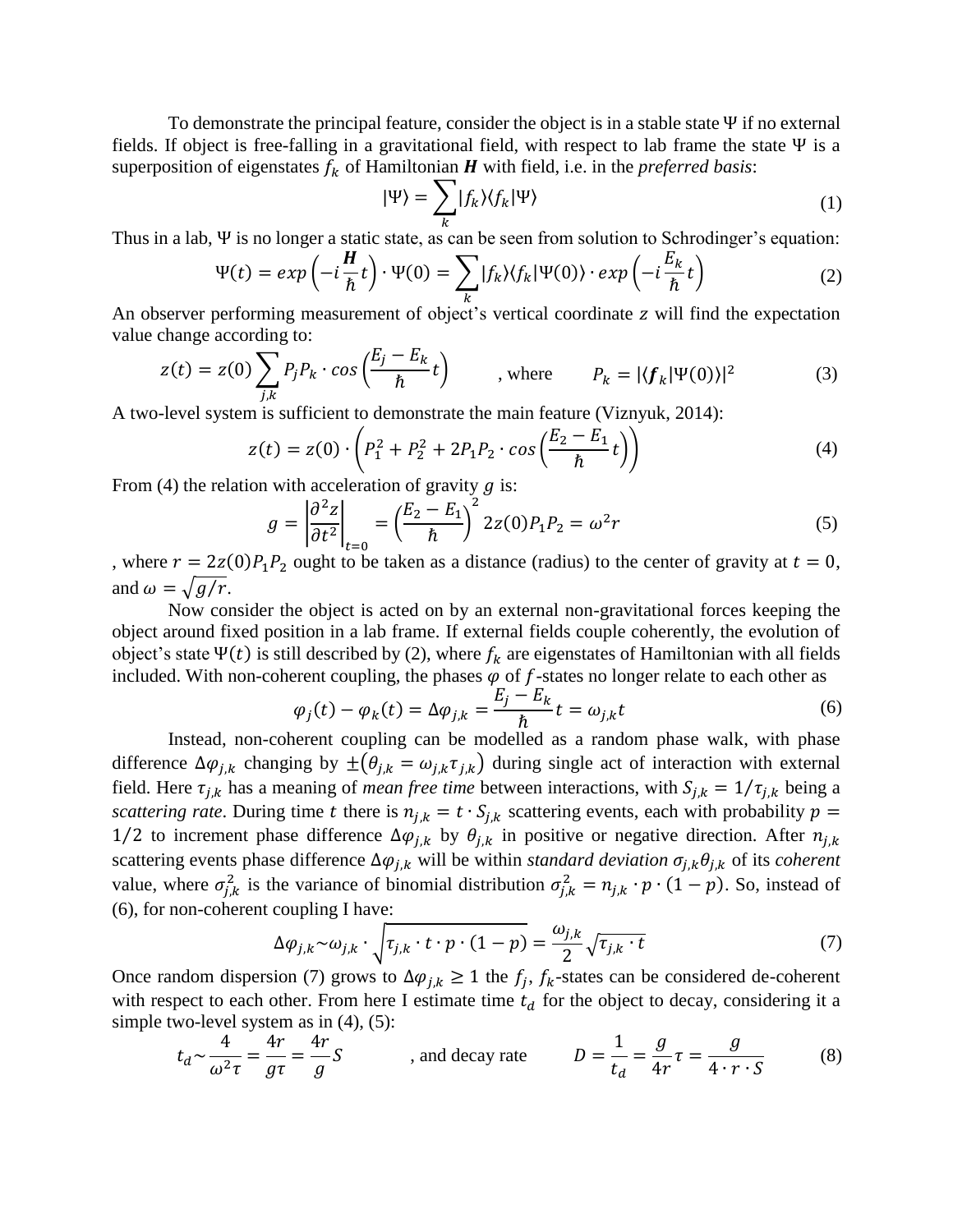Eqs. (7-8) has been derived in approximation of large number of scattering events per rotation period  $2\pi/\omega$ , i.e. in approximation  $S \gg \omega$ . In the opposite  $S \ll \omega$  case I expect:  $D \to 0$  as  $S \to 0$ . The inverse proportionality of decay rate  $D$  on de-coherent scattering rate  $S$  in (8) can be viewed as manifestation of quantum Zeno effect (Misra B., 1977). Each scattering event constitutes the *measurement by the environment*. The more frequent are the measurements performed on the object, the more likely the object will be found in its initial state after fixed elapsed time. Furthermore, the effect may not even be so "quantum" in nature. I can simulate it using the following experiment: take a [fragile] wine glass and try to keep it vertically around the same height with respect to lab floor by applying periodic kicks from below using some hard-surface object, e.g. a wood board. In the *mean free time* between the kicks the wine glass will be in free fall. The more frequent are the kicks, the lesser distance the wine glass will fall in between the kicks, the lesser is the force of each kick required to return the wine glass to its initial position. In the limit of infinite frequency of kicks, the wine glass will be simply standing steady on hard surface. It can stay in such position forever. However, if the frequency of kicks is decreased, in the *mean free time* the wine glass would fall greater distance. Each kick would have to be stronger to return wine glass to its initial position; and with stronger kick it is more likely the wine glass would eventually break into smaller pieces. As I expect, there is also a second limit, when  $S \to 0$ ;  $D \rightarrow 0$ ; corresponding to the case when wine glass is allowed to fall indefinitely without experiencing kicks, and that would preserve wine glass too.

It is conceivable (8) could be applicable to any object, including elementary particles which are otherwise considered stable, such as electrons and protons. I shall estimate  $t_d$  from (8) in some scenarios, using input parameters from the cited sources:

| Scenario                                                   | Distance $r$ to the<br>center of gravity $(m)$ | Acceleration $g$ of<br>gravity $(m \cdot s^{-2})$ | Scattering rate $S$<br>$(s^{-1})$ | Decay time $t_d$       |
|------------------------------------------------------------|------------------------------------------------|---------------------------------------------------|-----------------------------------|------------------------|
| electron in Sun's<br>photosphere                           | $7 \cdot 10^8$ [21]                            | 274                                               | $5 \cdot 10^9$ [10]               | $1.6 \cdot 10^9$ years |
| electron in Sun's<br>corona                                | $7.1 \cdot 10^8$ [21]                          | 267                                               | $7 \cdot 10^1$ [10]               | 24 years               |
| proton in Sun's core<br>at the maximum<br>gravity location | $1.19 \cdot 10^8$ [18]                         | 2342                                              | $10^{12}$<br>[9]                  | $2 \cdot 10^{17}$ s    |

With solar mass distribution (Stix, 2004), the gravity reaches maximum of 2342  $m \cdot s^{-2}$  at about 0.17 of solar radius from the center of the Sun. The proton collision rate in Sun's core is estimated from  $10^{12}$  s<sup>-1</sup> (Knapp, 2011) to  $2 \cdot 10^{15}$  s<sup>-1</sup> (Mullan, 2009). Thus from (8) the decay rate of protons in Sun's core could range from  $2.5 \cdot 10^{-21} s^{-1}$  to  $5 \cdot 10^{-18} s^{-1}$ . The claimed hydrogen fusion rate of  $(1-5) \cdot 10^{-18} s^{-1}$  (Knapp, 2011; Mullan, 2009) in Sun's core lays right in that range. If the presented reasoning is valid, the thermonuclear fusion might not be the primary factor behind Sun's radiative output. Indeed, as radiative modes have higher entropy than heavy nuclei the Second Law of Thermodynamics favors Sun evaporating into thermal radiation rather than forming iron core and turning into a white dwarf or neutron star, a relatively low entropy states. Also, the presented estimates show the proposed particle decay rates in Sun's corona are many orders of magnitude higher than in Sun's photosphere, which may explain why the temperature of Sun's corona is  $(1 – 2) \cdot 10^6 K$ , and up to  $2 \cdot 10^7 K$  in the hottest regions, in comparison with photosphere which is about 5800  $K$ .